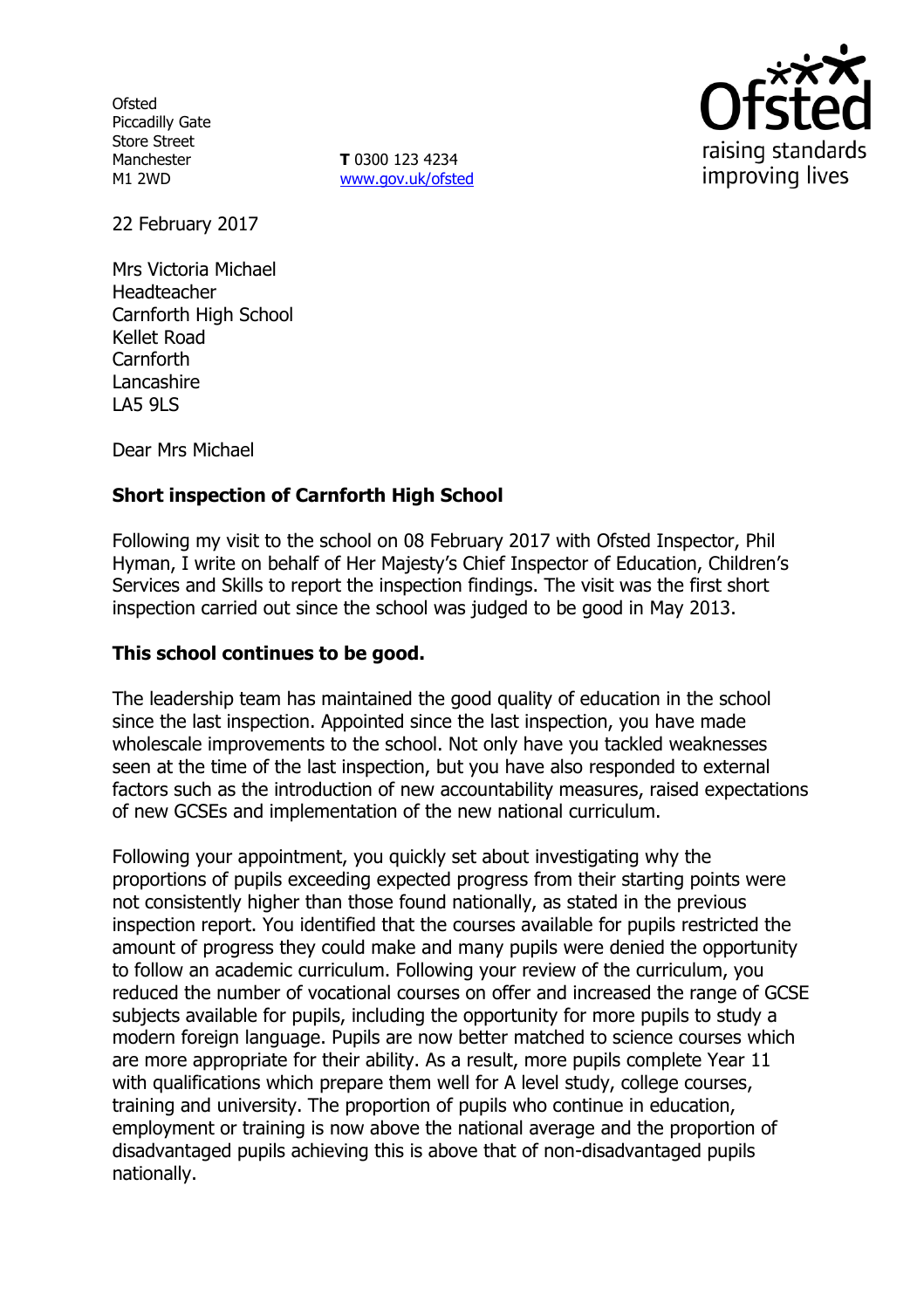

Having tackled weaknesses in the curriculum, you then set about improving teaching, learning and assessment. You provide support plans for teachers needing to further develop their practice, and rigorously monitor their progress against sharply focused targets. Many teachers respond well to this support and diligently tackle their weaknesses while others choose to leave the school rather than adapt to the new raised expectations. As a result, teaching is improving and pupils are making better progress from their starting points. Teachers plan appropriately challenging work for pupils and, through effective questioning, they encourage pupils to explain their responses and discuss their thinking. Marking consistently follows the school's new assessment policy and teachers willingly share ideas within subject departments and across the school. These changes have, very successfully, tackled all the areas for improvement from the last inspection.

Other lines of enquiry were followed during this inspection. Disadvantaged pupils attend school less often, and make slower progress than their classmates and much slower progress than other pupils nationally, so I wanted to find out what you are doing about this. I also wanted to find out about the developments you have made to the 16 to 19 study programme because this had only very recently been introduced at the time of the last inspection and standards in the sixth form are below the national average.

## **Safeguarding is effective.**

The leadership team has ensured that all safeguarding arrangements are fit for purpose and records are detailed and of high quality. You have successfully created a culture of safeguarding among staff in which all understand their responsibilities to keep children safe. Staff know the signs to look out for that may mean a pupil is at risk of harm, and they know the correct procedures to follow if they have a concern about a pupil. You take seriously the vetting of visitors to the school, including checking the content of presentations that outside speakers intend to use in assembly. You have introduced rigorous checking procedures for members of the public who use the on-site hair salon to make sure there are no risks if they come into contact with pupils, and signing in and out procedures are always followed. Pupils are safe at this school and they are taught how to keep themselves safe through themes in their 'life course' which effectively links personal, social and health education, and religious education. Pupils know about cyber bullying and keeping safe when using social media and e-safety.

#### **Inspection findings**

■ You have introduced a new approach to assessment without levels which leaders and teachers use rigorously to identify pupils at risk of underachievement, based on them failing to meet their aspirational targets. You provide tailored interventions and support for pupils to help fill gaps in their learning so that they catch up quickly. Support for literacy development is particularly strong and pupils greatly appreciate the help they receive through one-to-one reading, peer reading to older pupils and a wide range of published resources you have purchased for pupils. Pupils proudly share how many months' progress they have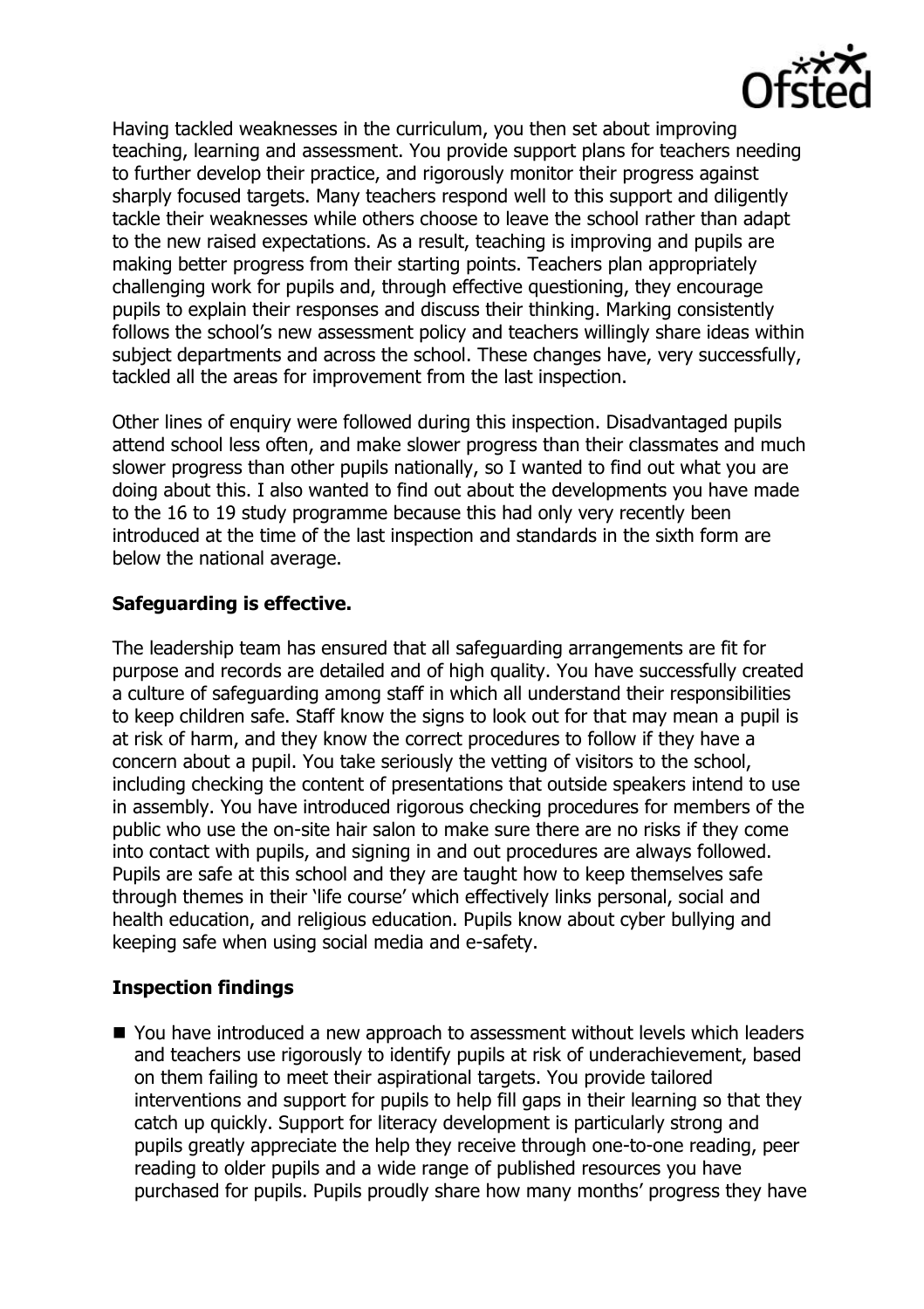

made over a far shorter time period, representing accelerated progress.

- Your own assessment information shows that disadvantaged pupils are now making better progress than they have done in the past, especially in the previously weak subjects of English and science. Although some pupils are still at risk of failing to meet their challenging targets, many are 'on track' and some are exceeding their expected progress. Inspectors could see no discernible difference in the work in books for disadvantaged pupils and their classmates.
- Further improvement is needed to the way in which you review assessment information in school, and the way you present this information to governors. You compare the progress of disadvantaged pupils in the school with disadvantaged pupils nationally. This suggests a lack of aspiration in wanting to tackle underachievement for this group which governors fail to challenge.
- Poor attendance and frequent absences prevent some disadvantaged pupils from making the progress they should. Overall attendance has fallen since the same point last year, despite the first day of absence texts and telephone calls to parents. 'Waves' of intervention are put into place for pupils, increasing the interventions for those with the lowest attendance. However, these actions are not reducing absence. A review of the school's work to improve attendance is needed to build on the strategies that are working well and change those that are having little impact.
- You have continued to improve the effectiveness of the 16 to 19 study programme as the sixth form has continued to grow. Students have benefited from better teaching and a review of the subjects offered, leading to more appropriate courses for students. As a result, students overall are making better progress than in the past and strengths in vocational learning continue. Some enrichment opportunities are available for students but they do not have enough opportunity to have a wider impact on school life through taking on leadership roles in the school.
- Plans are at an advanced stage to form a multi-academy trust (MAT) with another school judged outstanding in its last inspection. Further improvements are being explored for the sixth form as you gradually move away from the federation of schools working collaboratively to teach sixth form students in the area, and instead deliver post-16 education through the MAT.
- Governance continues to be effective but monitoring of some aspects of the school's work is not sufficiently sharp; for example, in evaluating the impact of the pupil premium grant. A full review of the work of governors is planned as the school forms the new MAT.

#### **Next steps for the school**

Leaders and those responsible for governance should ensure that:

- $\blacksquare$  further action is taken to tackle the recent decline in overall attendance, especially for disadvantaged pupils
- they monitor, more rigorously, all aspects of the school's work so they are